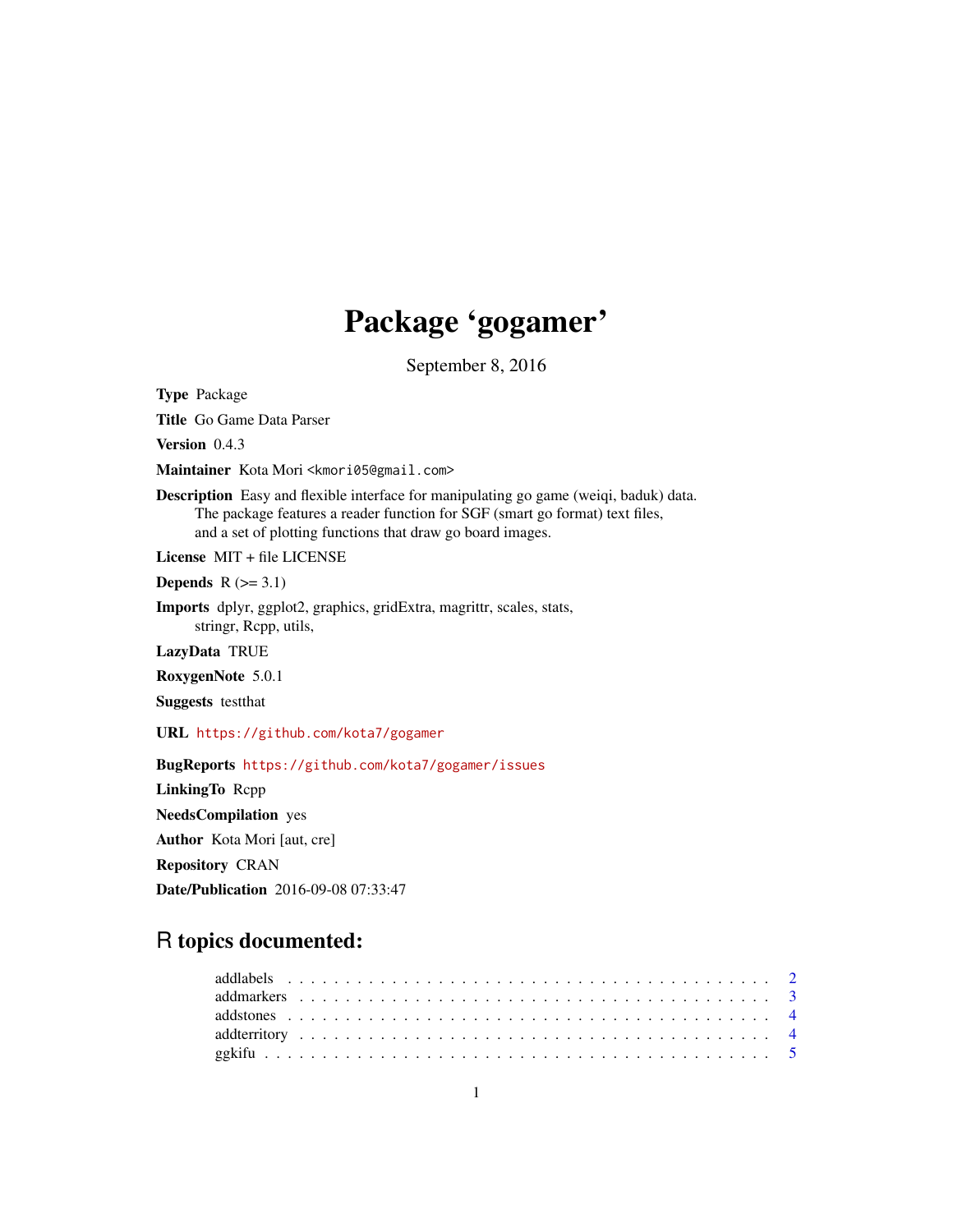#### <span id="page-1-0"></span>2 addlabels and  $\alpha$  and  $\alpha$  and  $\alpha$  and  $\alpha$  and  $\alpha$  and  $\alpha$  and  $\alpha$  and  $\alpha$  and  $\alpha$  and  $\alpha$  and  $\alpha$  and  $\alpha$  and  $\alpha$  and  $\alpha$  and  $\alpha$  and  $\alpha$  and  $\alpha$  and  $\alpha$  and  $\alpha$  and  $\alpha$  and  $\alpha$  and  $\alpha$  and  $\alpha$  and

|  |  |  |  |  |  |  |  |  |  |  |  |  |  |  |  | - 6 |
|--|--|--|--|--|--|--|--|--|--|--|--|--|--|--|--|-----|
|  |  |  |  |  |  |  |  |  |  |  |  |  |  |  |  |     |
|  |  |  |  |  |  |  |  |  |  |  |  |  |  |  |  |     |
|  |  |  |  |  |  |  |  |  |  |  |  |  |  |  |  |     |
|  |  |  |  |  |  |  |  |  |  |  |  |  |  |  |  |     |
|  |  |  |  |  |  |  |  |  |  |  |  |  |  |  |  |     |
|  |  |  |  |  |  |  |  |  |  |  |  |  |  |  |  |     |
|  |  |  |  |  |  |  |  |  |  |  |  |  |  |  |  |     |
|  |  |  |  |  |  |  |  |  |  |  |  |  |  |  |  |     |
|  |  |  |  |  |  |  |  |  |  |  |  |  |  |  |  |     |
|  |  |  |  |  |  |  |  |  |  |  |  |  |  |  |  |     |
|  |  |  |  |  |  |  |  |  |  |  |  |  |  |  |  |     |
|  |  |  |  |  |  |  |  |  |  |  |  |  |  |  |  |     |
|  |  |  |  |  |  |  |  |  |  |  |  |  |  |  |  |     |
|  |  |  |  |  |  |  |  |  |  |  |  |  |  |  |  |     |
|  |  |  |  |  |  |  |  |  |  |  |  |  |  |  |  |     |
|  |  |  |  |  |  |  |  |  |  |  |  |  |  |  |  |     |
|  |  |  |  |  |  |  |  |  |  |  |  |  |  |  |  |     |
|  |  |  |  |  |  |  |  |  |  |  |  |  |  |  |  |     |
|  |  |  |  |  |  |  |  |  |  |  |  |  |  |  |  |     |
|  |  |  |  |  |  |  |  |  |  |  |  |  |  |  |  |     |
|  |  |  |  |  |  |  |  |  |  |  |  |  |  |  |  |     |
|  |  |  |  |  |  |  |  |  |  |  |  |  |  |  |  | 20  |

addlabels *Add text label on board*

# Description

Add text label on board

# Usage

addlabels(gg, x, y, label, color = NULL, ...)

# Arguments

| gg    | ggplot object                      |
|-------|------------------------------------|
| x, y  | integer vectors of stone locations |
| label | character vector of labels         |
| color | integer vector of stone colors     |
|       | graphic parameters                 |

# Value

[ggoban](#page-5-1) object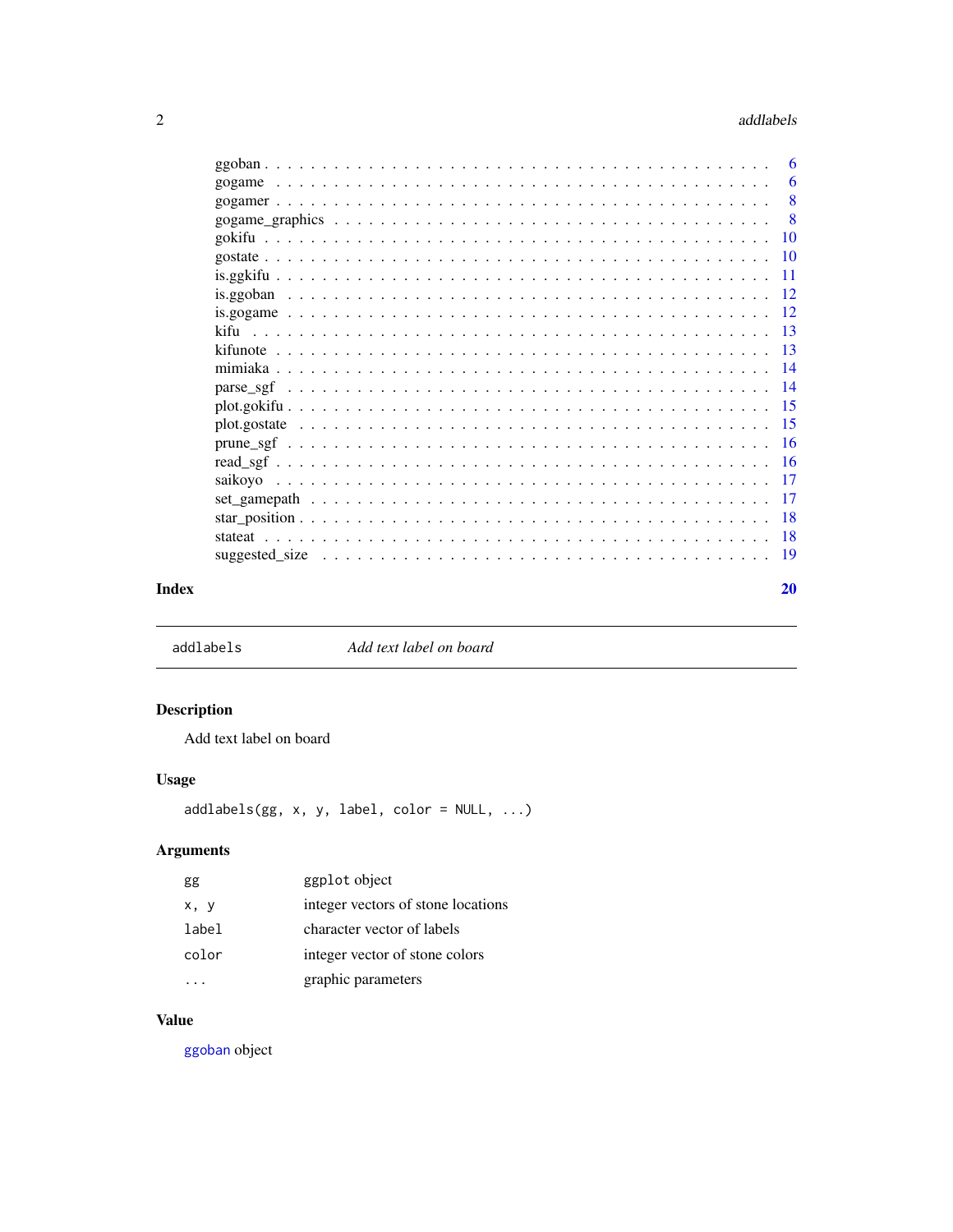#### <span id="page-2-0"></span>addmarkers 3

# See Also

[ggoban](#page-5-1), [graphic\\_parameters](#page-7-1)

# Examples

ggoban(19) %>% addstones(c(16, 4), c(16, 3), c(1, 2)) %>% addlabels(c(4, 3), c(17, 16), c("a", "b"))

addmarkers *Add markers*

# Description

Add markers

# Usage

addmarkers(gg, x, y, color, marker = 17, ...)

# Arguments

| gg     | ggplot object                                 |
|--------|-----------------------------------------------|
| x, y   | integer vectors of stone locations            |
| color  | integer vector of stone colors                |
| marker | scalar integer indicating the shape of marker |
|        | graphic parameters                            |

#### Value

[ggoban](#page-5-1) object

#### See Also

[ggoban](#page-5-1), [graphic\\_parameters](#page-7-1)

#### Examples

```
ggoban(19) %>%
 addstones(10, 10, 1) %>%
 addmarkers(10, 10, 1)
```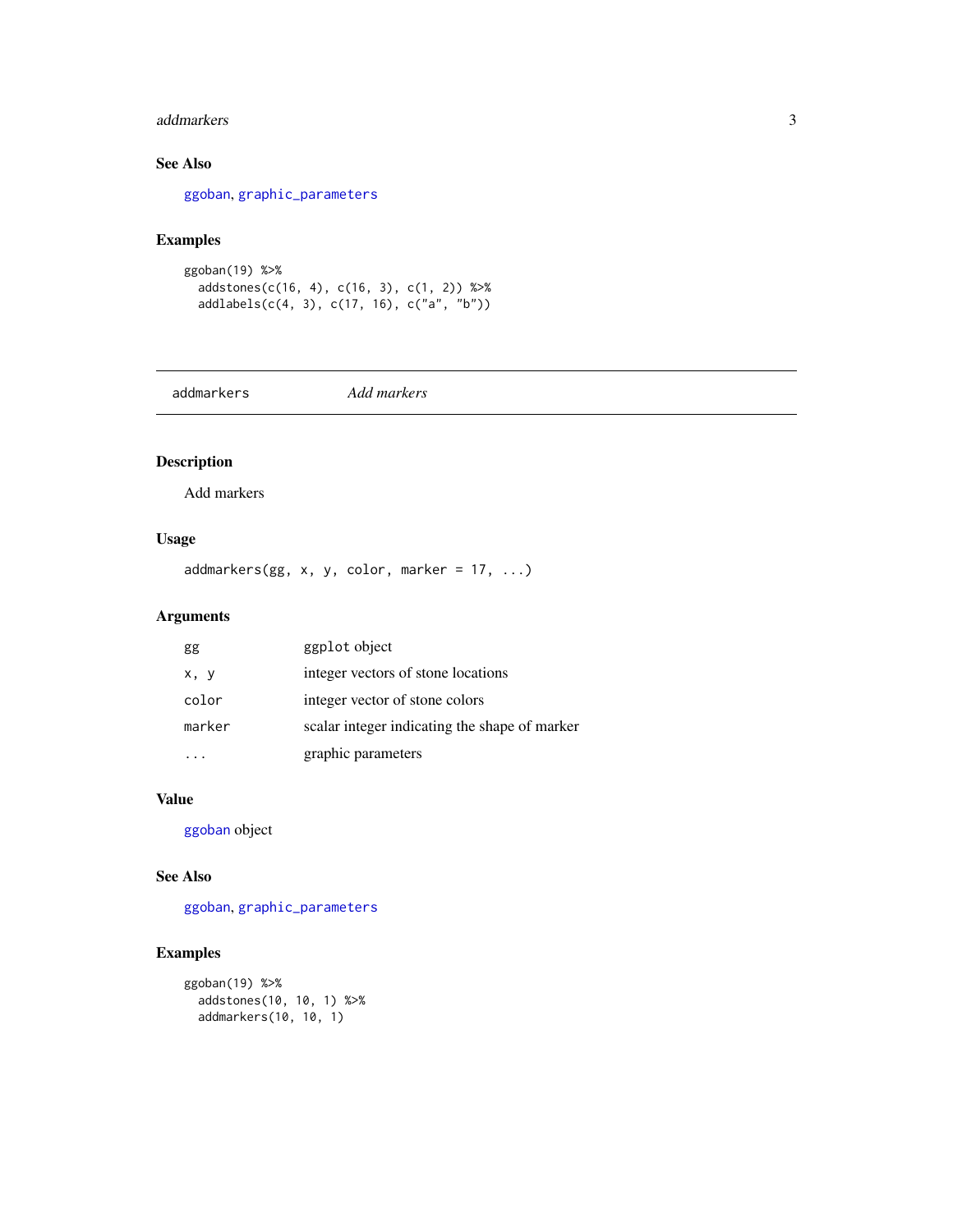<span id="page-3-0"></span>

Add stones to go board

#### Usage

 $adds$  tones(gg, x, y, color, number = NULL, ...)

# Arguments

| gg     | ggplot object                       |
|--------|-------------------------------------|
| x, y   | integer vectors of stone locations  |
| color  | integer vector of stone colors      |
| number | integer vector of numbers on stones |
|        | graphic parameters                  |

# Value

[ggoban](#page-5-1) object

#### See Also

[ggoban](#page-5-1), [graphic\\_parameters](#page-7-1)

### Examples

```
ggoban(19) %>%
  addstones(c(10, 11), c(10, 10), c(1, 2), c(10, 11))
```
addterritory *Add territory markers*

#### Description

Add territory markers

#### Usage

```
addterritory(gg, x, y, color, ...)
```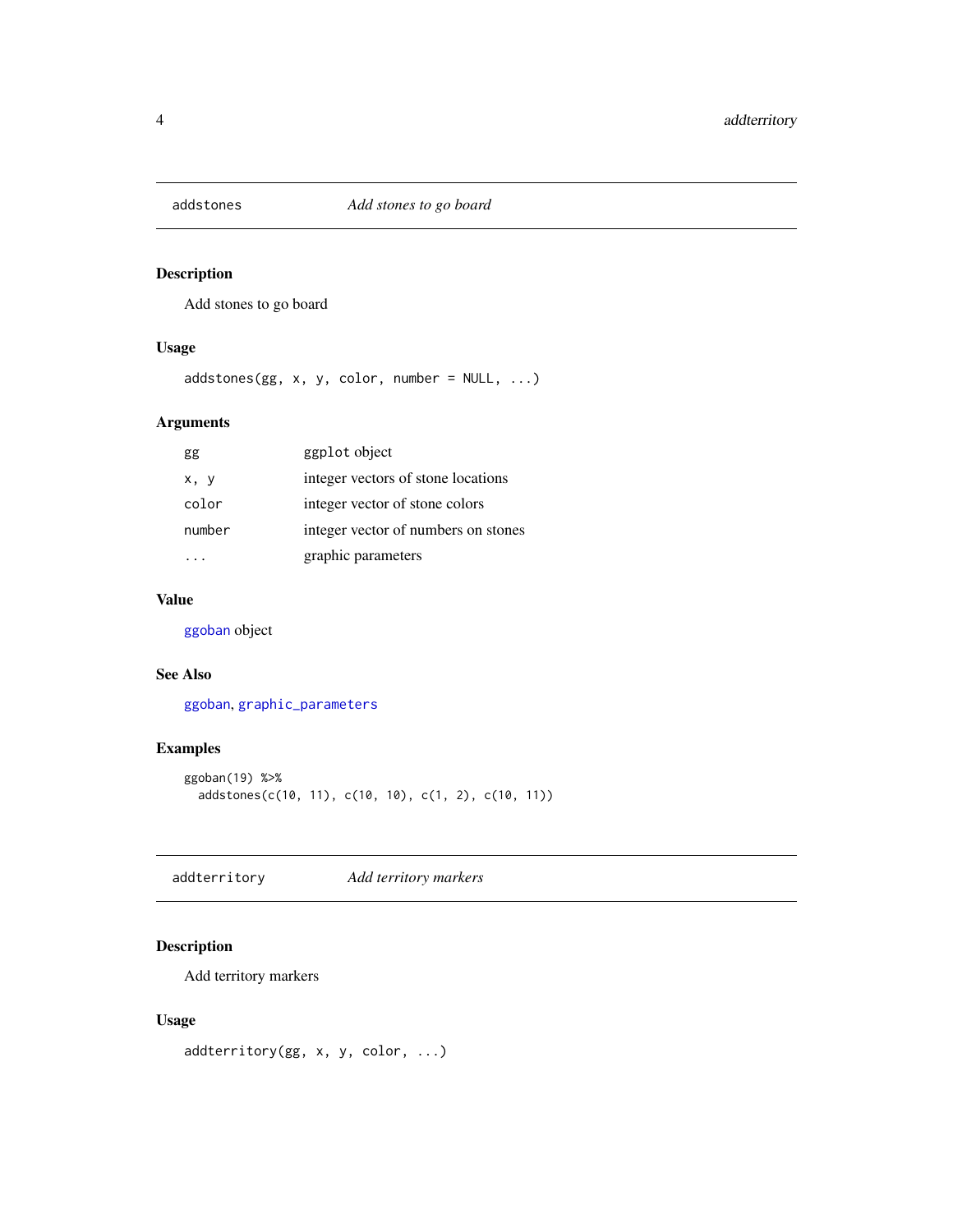#### <span id="page-4-0"></span>ggkifu 5

# Arguments

| gg    | ggplot object                      |
|-------|------------------------------------|
| x, y  | integer vectors of stone locations |
| color | integer vector of stone colors     |
|       | graphic paramters                  |

# Value

[ggoban](#page-5-1) object

# See Also

[ggoban](#page-5-1), [graphic\\_parameters](#page-7-1)

# <span id="page-4-1"></span>ggkifu *One-page kifu image*

# Description

One-page kifu image

#### Usage

```
ggkifu(board, note, boardsize, heights = NULL, savesize = NULL)
```
# Arguments

| board     | ggplot object of board                                                                     |
|-----------|--------------------------------------------------------------------------------------------|
| note      | ggplot object of outside note                                                              |
| boardsize | integer of board size                                                                      |
| heights   | Numeric vector of size two, indicates the vertical size ratio between board and<br>note    |
| savesize  | Numeric vector of size two, indicating appropriate pair of width and height when<br>saving |

## Value

ggkifu object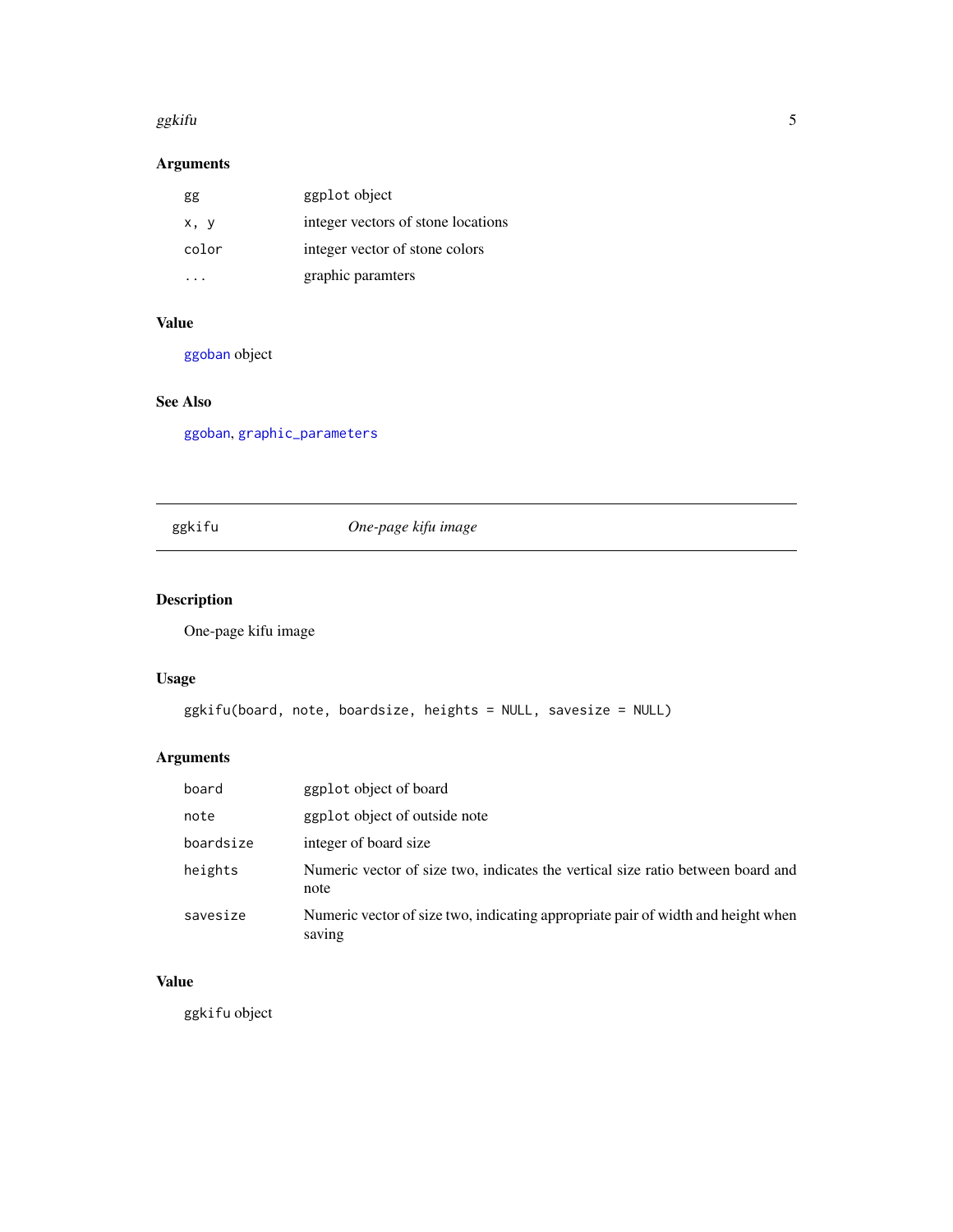<span id="page-5-1"></span><span id="page-5-0"></span>

Draw go board

# Usage

ggoban(boardsize, ...)

#### Arguments

| boardsize | integer of boardsize |
|-----------|----------------------|
| $\cdots$  | graphic parameters   |

# Value

Object of class ggoban, which inherits ggplot

#### See Also

[graphic\\_parameters](#page-7-1)

#### Examples

ggoban(19)

<span id="page-5-2"></span>gogame *Go game object*

#### Description

gogame class object capusulizes a go game record. It keeps stores such game plays, outcomes as well as other information such as player names and date. The object supports various methods for creating board images and Kifu documents.

#### Usage

gogame(properties, gametree)

#### Arguments

properties a list of game properties gametree a list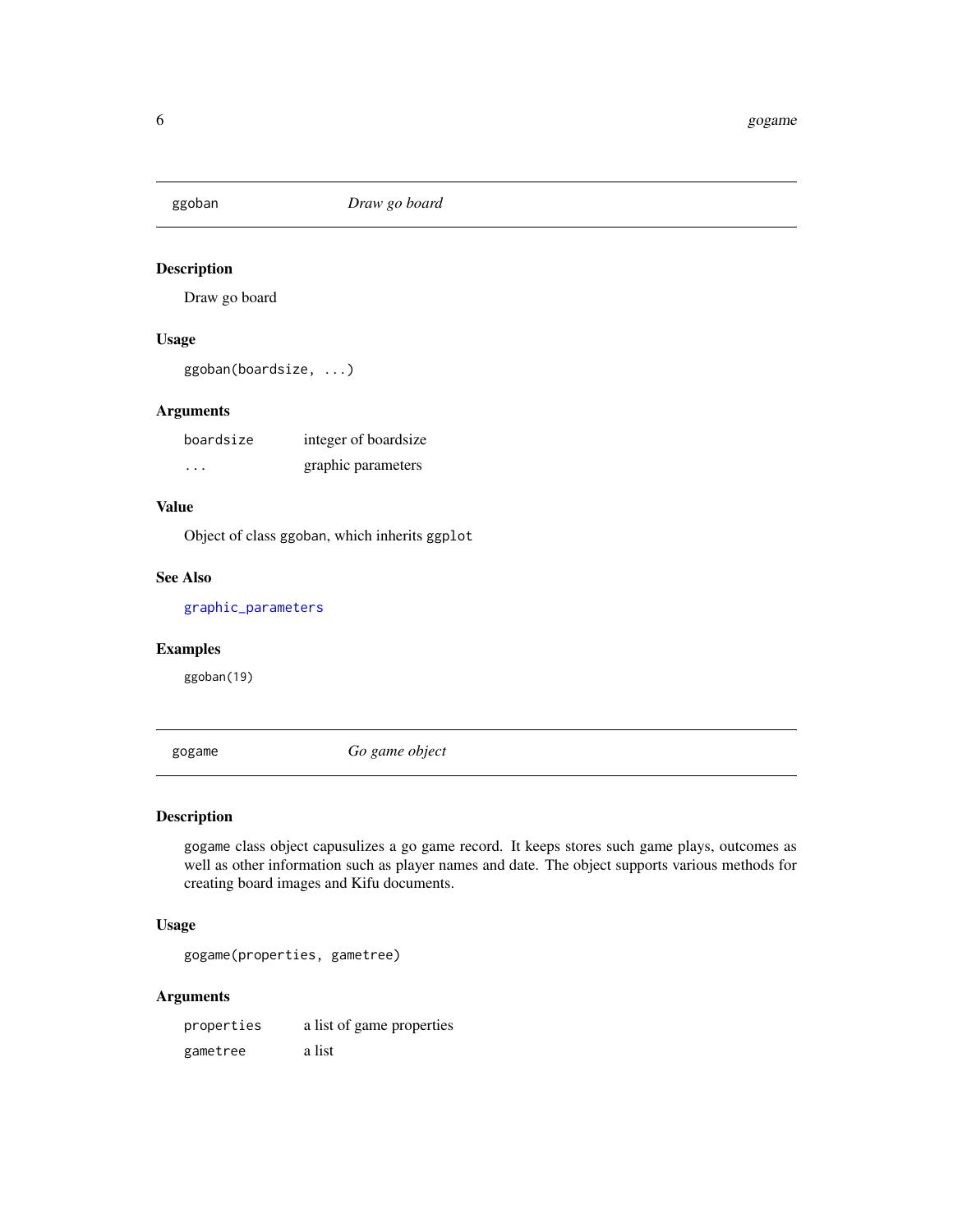#### <span id="page-6-0"></span>gogame **7**

#### Details

This is a constructor of gogame class object. It is mainly designed to be called from [parse\\_sgf](#page-13-1) function, which interprets text of sgf format and creates the corresponding gogame object.

The object can produce two kinds of game images. The first is a board snapshot at an arbitrary timing. [stateat](#page-17-1) is for computing the board configuration and [plotat](#page-17-2) is for drawing the board image. The second kind of images is the kifu document that summarize a range of moves in a page. [kifu](#page-12-1) is prepared for computing the move sequence and [kifuplot](#page-12-2) is for drawing the image.

The constructor takes two mandatory arguments: properties and gametree. properties is a named list of game meta information. Currently, following names are recognized (variable type in parentheses). One may provide additional information so long as it does not contradict names of other information. Check str(mimiaka) to see a list of variable names already in use.

boardsize board size (integer

whitename, whiterank, blackname, blackrank player names and ranks (character)

komi Komi (numeric)

handicap number of handicap stones (integer)

result game outcome (character)

date, place game date and location (character)

event, round competition or event name and round (character)

rule rule (character)

gametree stores game plays, setups, comments, and territory counts. To accomodate the cases of games with branches, the object employs a tree data structure. gametree should contain potentially four data sets. Parentheses list the variable names to be contained.

- transition Transition of board configuration. a positive value means a stone is added, negative means removed. Absolute values of value indicate the stone color  $(1: black, 2: white)$   $(x, y, z)$ value, move, nodeid)
- move Moves and setups. is move indicates whether it is a move or setup  $(x, y, color, is move, move,$ nodeid)
- point Territories. (x, y, color, move, nodeid)
- comment Comments made during the game. (comment, move, nodeid)

nodeid variable in each data indicates the tree node to which the row belongs to.

gametree also include three variables that describe tree structure.

- parent integer vector that points parent of each node. The first node is always assumed to be the root node and its parent is zero
- children list of integer vector that points children of each node
- leaf integer vector of leaf nodes (i.e. no children)

For example, when there is only one node, nodeid variable of all data should be 1, and parent is 0 (there is only the root node), children has unique entry and it is integer vector of length zero, and leaf is 1. When some of the three components are missing, then the function tries the best to recover from the supplied information

When transition is missing, then the function tries to compute it using move and tree structure information.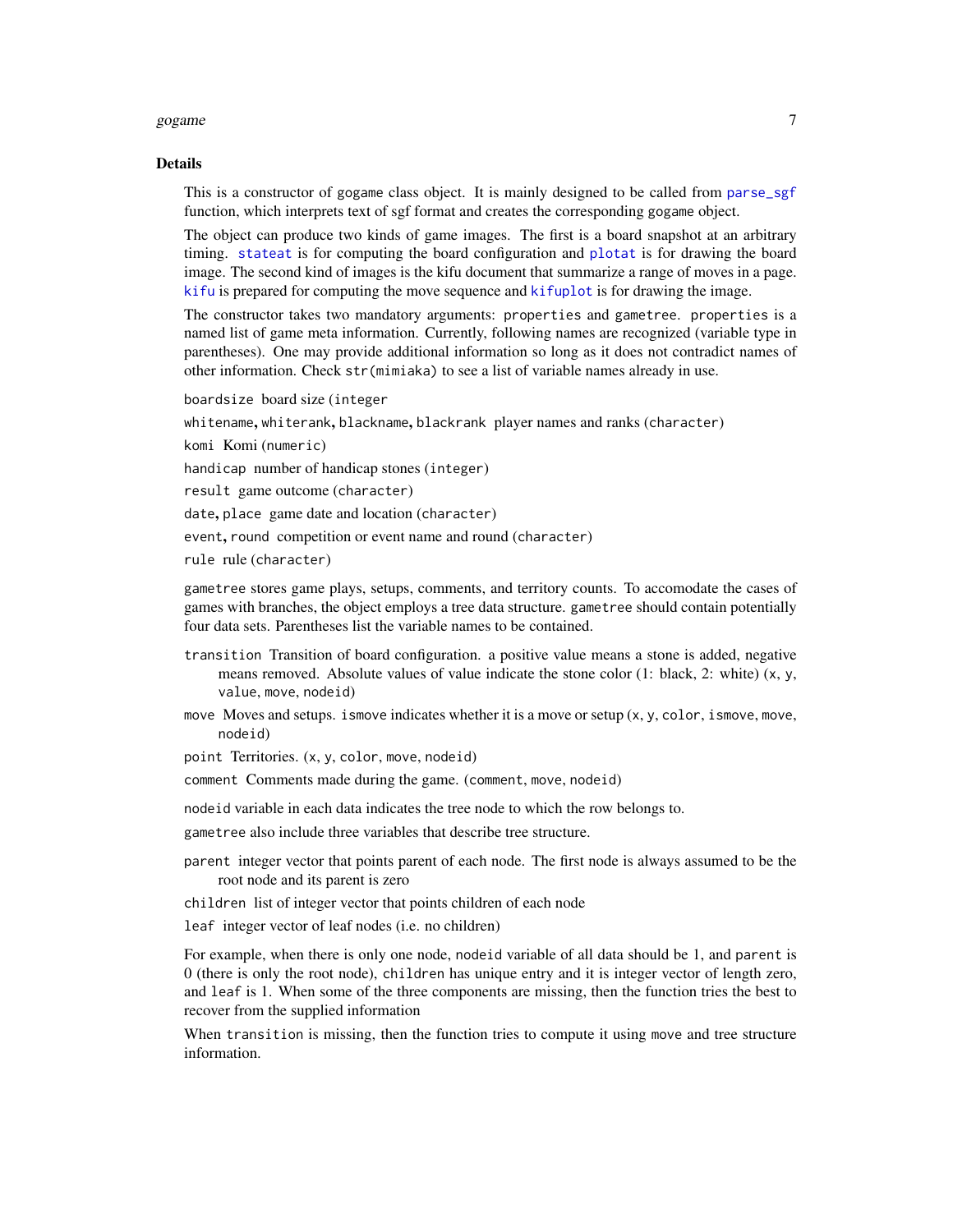#### <span id="page-7-0"></span>Value

gogame object

#### See Also

[read\\_sgf](#page-15-1), [parse\\_sgf](#page-13-1), [plotat](#page-17-2), [stateat](#page-17-1), [kifu](#page-12-1), [kifuplot](#page-12-2)

gogamer *gogamer: Go Game Data Parser*

#### Description

Easy and flexible interface for manipulating go game (weiqi, baduk) data. The package features a reader function for SGF (smart go format) text files, and a set of plotting functions that draw go board images.

<span id="page-7-2"></span>gogame\_graphics *Graphic parameters for go game images*

#### <span id="page-7-1"></span>Description

Customize go images

#### Details

Go game images can be customized flexibly by passing appropriate graphic parameters to functions that create images. The complete list of available parameters are given below (default values in parentheses).

- targetwidth Width to be used when exporting the image. Other size parameters are adjusted in accordance with this parameter (5)
- colortheme Predefined color template. Currently supports: "standard", "bw", "pastel", "dark" and "crystal" (NULL)

boardsize Size of board (19)

xlim, ylim Use to draw a partial board image (NULL, NULL)

boardcolor Color of board ("#ecf0b7")

boardalpha Transparency of board (1)

gridcolor Color of grid lines ("#262626")

starcolor Color of stars on board ("#262626")

starsize Size of stars on board (1.5)

axislabelcolor Color of axis labels ("#262626")

axislabelsize (Size of axis labels 3.5)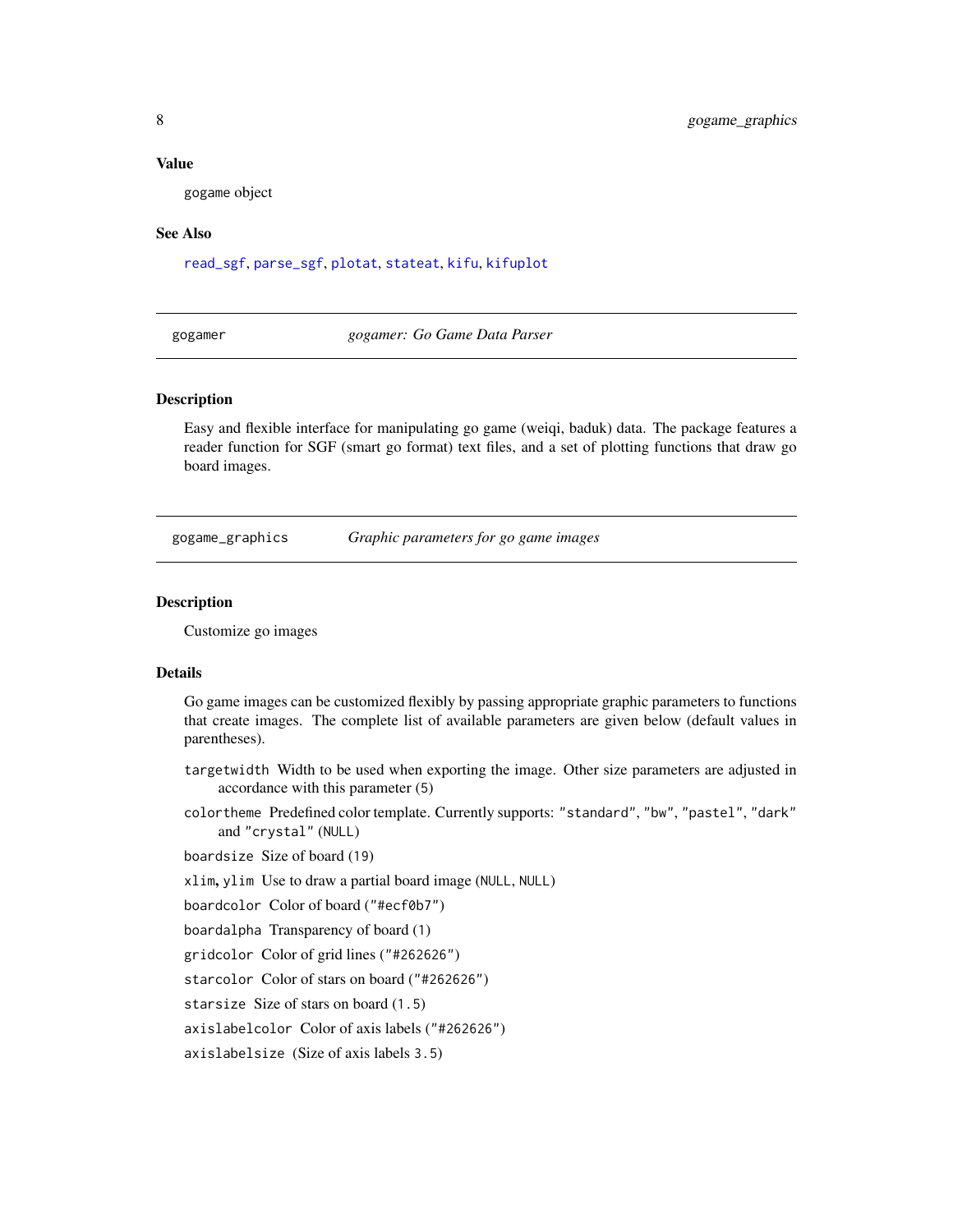- xlables, ylabels Axis labels (LETTERS[-9], as.character(1:25))
- axislabels If true, axis labels are added (TRUE)
- blackcolor, whitecolor Stone colors on the board ("#111111", "#f5f5f5")
- stonealpha Transparency of stones (1)
- stonesize Size of stones (6)
- stonelinecolor Color of stone line ("#101010")
- stonelinewidth Width of stone line (0.7)
- blacknumbercolor, whitenumbercolor Color of numbers on stones ("#f0f0f0", "#0f0f0f")
- numbersize Size of numbers on stones (3)
- blacklabelcolor, whitelabelcolor, emptylabelcolor Colors of labels put on stones and empty points ("#f0f0f0", "#0f0f0f", "#262626")
- labelsize Size of labels (3.5)
- emptylabelshadowsize Size of background for labels put on empty points (5)
- blackmarkercolor, whitemarkercolor, emptymarkercolor Colors of markers put on stones and empty points ("#f0f0f0", "#0f0f0f", "#262626")
- markersize Size of markers (2.5)
- lastmovemarker Shape of marker indicating the last move (3)
- territorysize Size of territory indicators (2)
- territoryshape Shape of territory indicators. Recommended to use an integer between 21 and 25 (21)
- territorylinecolor Color of lines of territory indicators ("#262626")
- territorylinewidth Line width of territory indicators (0.5)
- blackmark, whitemark, emptymark Letters used to indicate stones and empty points when printing on console ("@", "O", "+")
- notebackcolor Background color of outside note for kifu ("#eff7df")
- notetextcolor Color of text used in outside note for kifu ("#101010")
- notestonesize Size of stones in outside note for kifu (5)
- notenumbersize Size of numbers on stones in outside note for kifu (2.5)
- notetextsize Size of texts in outside note for kifu (3)
- moveperrow Number of moves shown for each line of outside note for kifu (8)
- adjustorigin If true, move numbers are deducted by a multiple of hundred when appropriate (TRUE)
- adjustsizeonboard Adjust all sizes for go board image in accordance with the board size. Not recommended to change (TRUE)
- adjustsizeonnote Adjust all sizes for outside note in accordance with the board size (FALSE)

#### Examples

```
ggoban(19, boardcolor = "yellow", gridcolor = "blue") %>%
  addstones(c(10, 11), c(10, 10), c(1, 2), c(1, 2),
            blackcolor = "green", whitecolor = "red",
            blacknumbercolor = "black",
            whitenumbercolor = "black")
```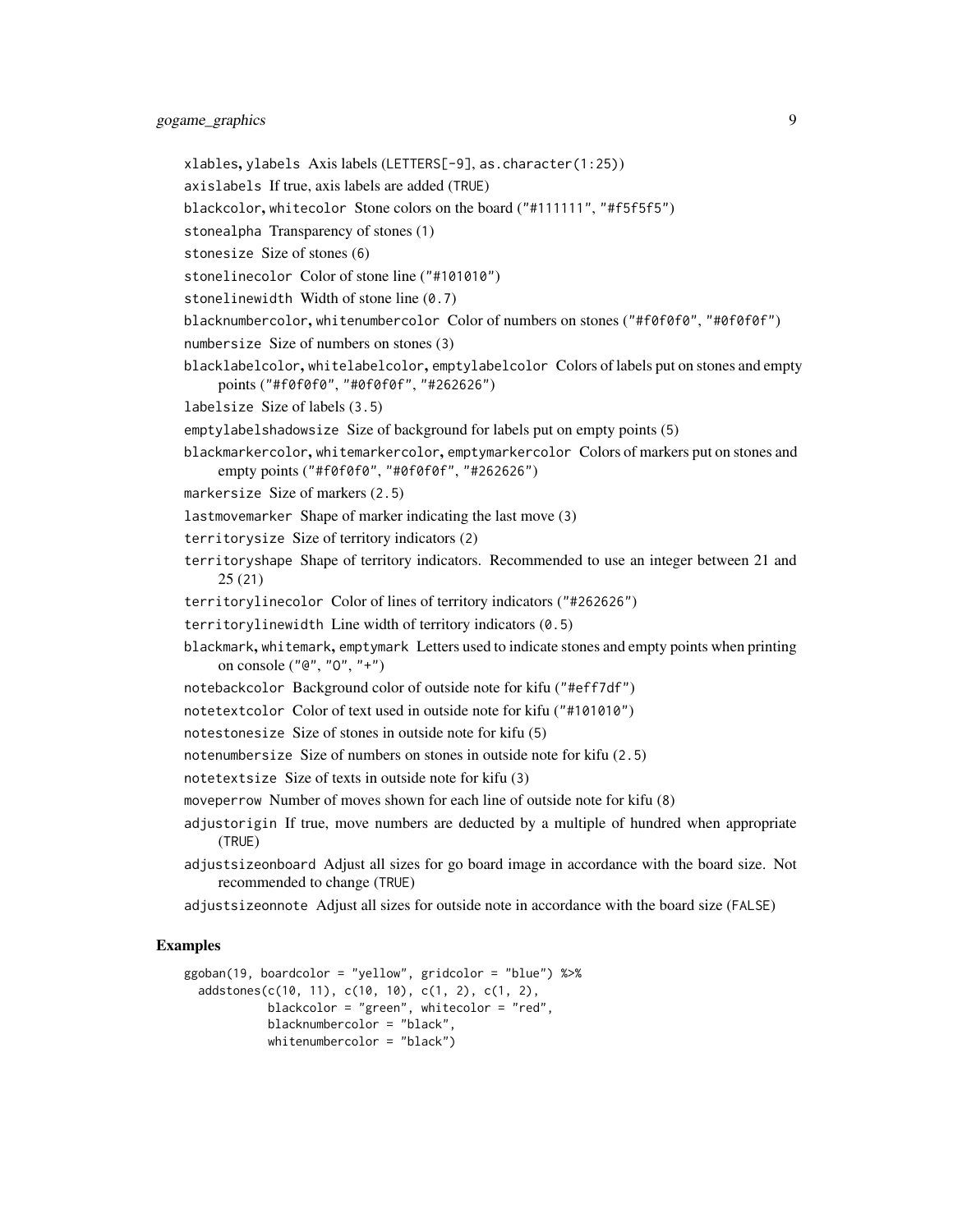<span id="page-9-1"></span><span id="page-9-0"></span>

Kifu (go game record) for a range of moves

#### Usage

gokifu(unnumbered, numbered, noted, comment, boardsize)

#### Arguments

| unnumbered | stones to be shown with no number on the board. These typically are stones<br>put before the move range of the kifu. It also includes setup stones in the range<br>(data.frame) |
|------------|---------------------------------------------------------------------------------------------------------------------------------------------------------------------------------|
| numbered   | moves to be numberd on the board (data. frame)                                                                                                                                  |
| noted      | moves to be listed ontside the board (data, frame)                                                                                                                              |
| comment    | comments during the move range of the game (data. frame)                                                                                                                        |
| boardsize  | board size (integer)                                                                                                                                                            |

#### Value

gokifu object

<span id="page-9-2"></span>gostate *Go game state*

# Description

gostate object stores a go game state including stone configuration on the board and the numbers of prisoners.

#### Usage

```
gostate(board, boardsize, b_captured, w_captured, movenumber = NULL,
  lastmove = NULL, points = NULL, comment = NULL)
```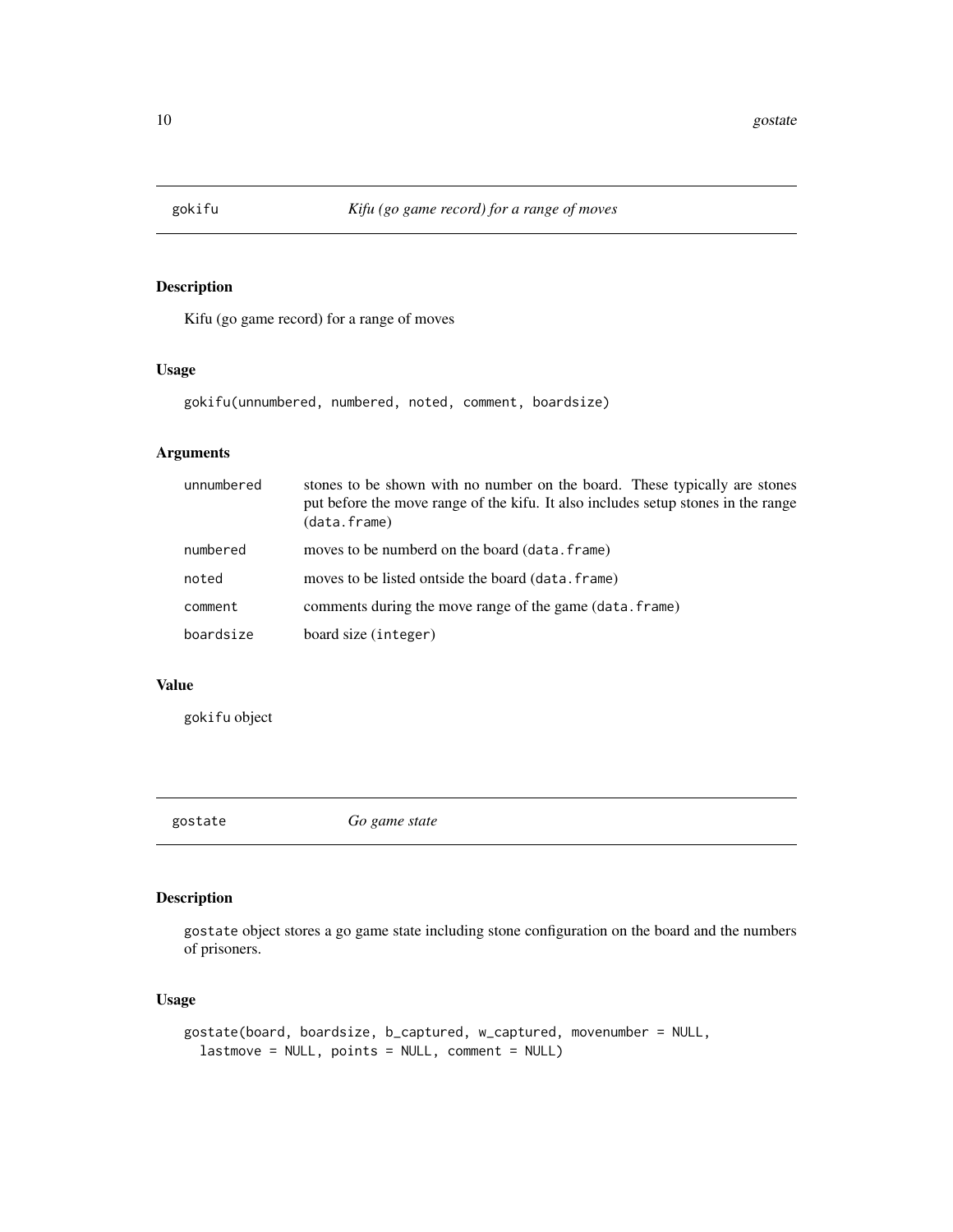#### <span id="page-10-0"></span>is.ggkifu **11**

# Arguments

| board                  | a data. frame representing stone allocation. It must have variables (x, y, color)                                 |
|------------------------|-------------------------------------------------------------------------------------------------------------------|
| boardsize              | baord size (integer)                                                                                              |
| b_captured, w_captured | numbers of captured stone (integer)                                                                               |
| movenumber             | integer of move number                                                                                            |
| lastmove               | integer vector of length three that indicates the last move location and color in<br>the order of $(x, y, color)$ |
| points                 | data. frame of territory locations                                                                                |
| comment                | character vectror of comments                                                                                     |

# Value

gostate object

# Examples

 $gostate(data.frame(x = 4, y = 4, color = 1), 19, 0, 0)$ 

is.ggkifu *Check if the object is ggkifu class*

# Description

Check if the object is ggkifu class

# Usage

is.ggkifu(x)

# Arguments

x R object

# Value

logical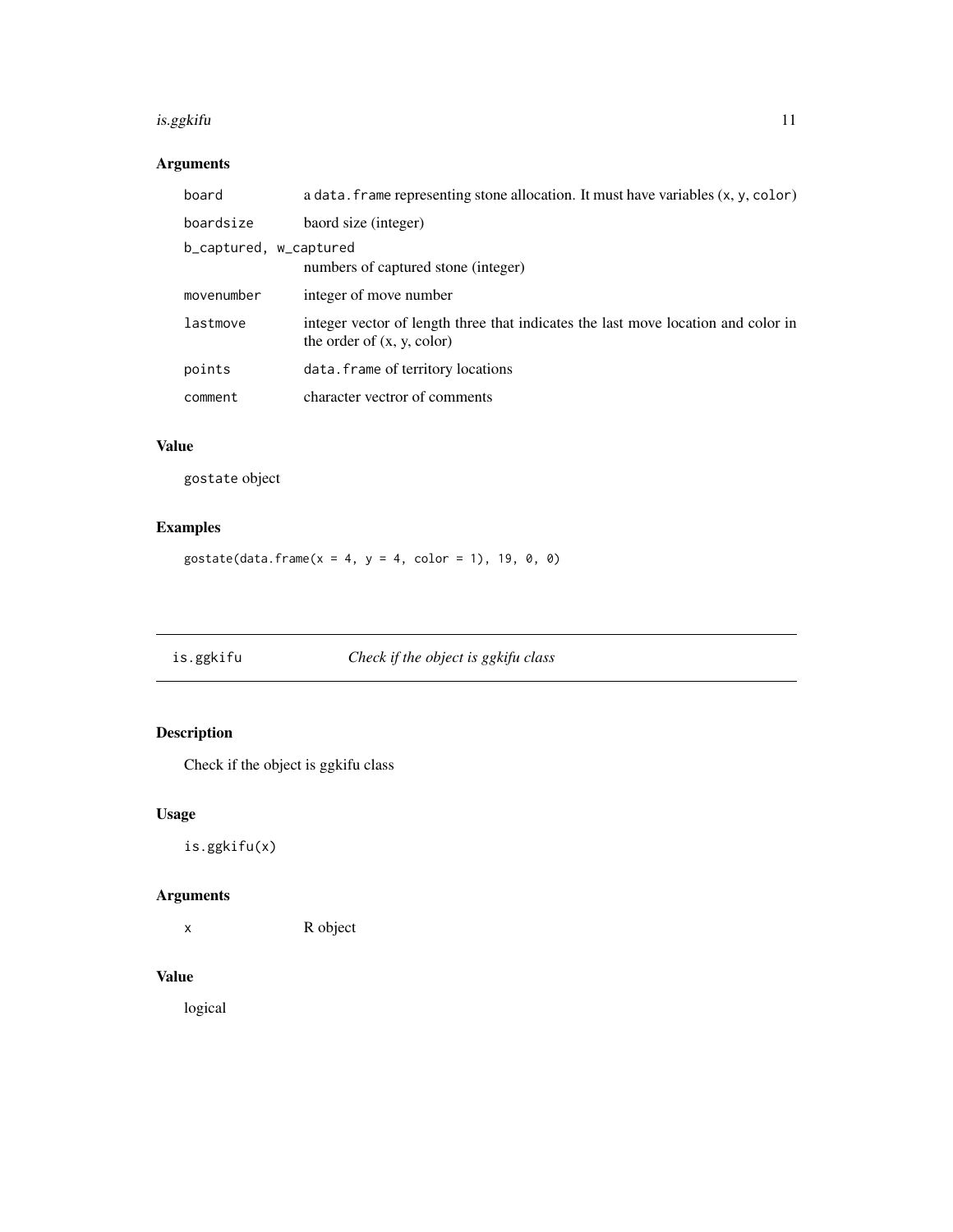<span id="page-11-0"></span>

Check if object is ggoban class

#### Usage

is.ggoban(x)

#### Arguments

x R object

# Value

Logical. True if and only if obj inherits ggoban class.

# is.gogame *Check if the object is gogame class*

# Description

Check if the object is gogame class

# Usage

is.gogame(x)

#### Arguments

x R object

#### Value

logical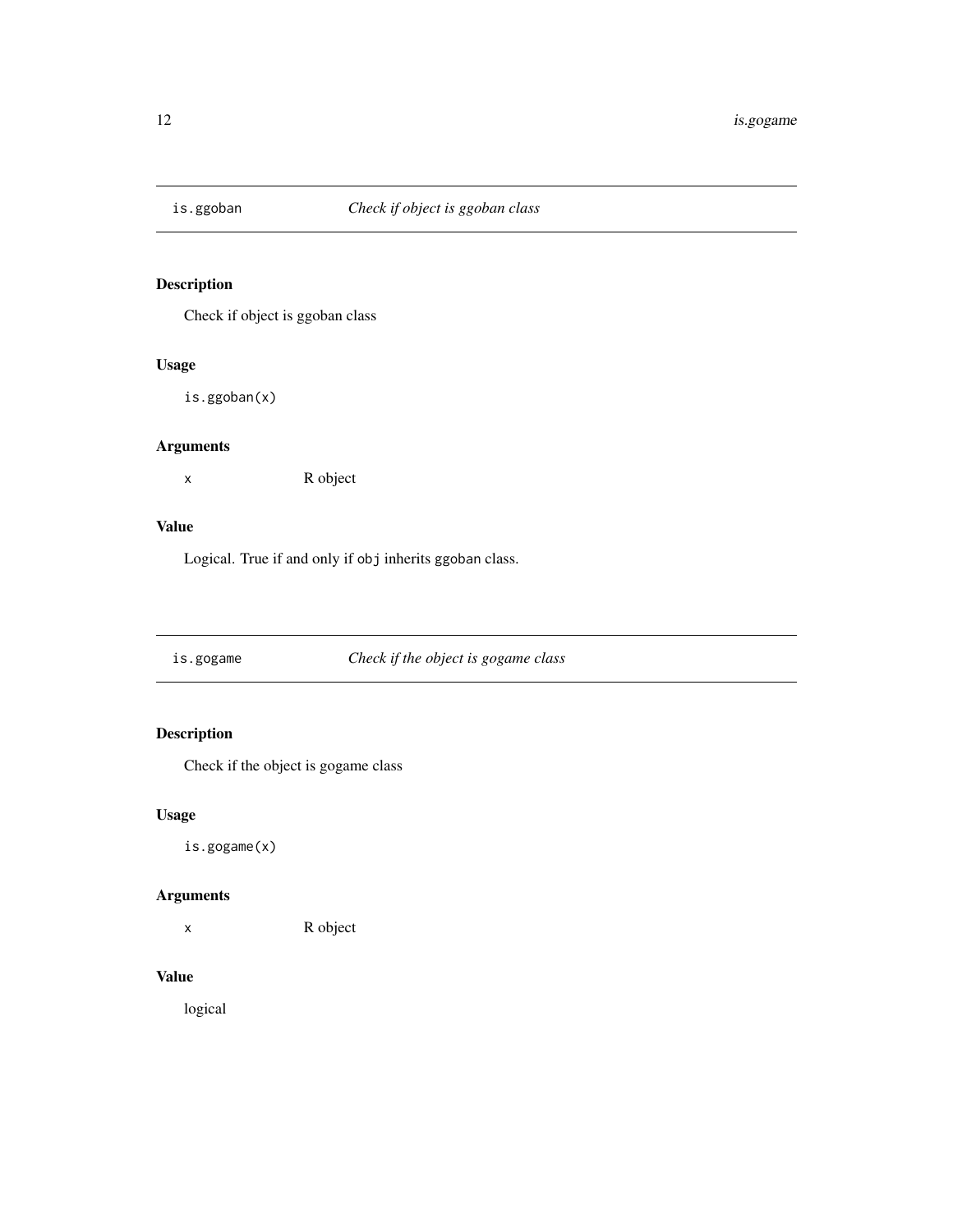<span id="page-12-2"></span><span id="page-12-1"></span><span id="page-12-0"></span>

Kifu for certain move range

#### Usage

```
kifu(x, from = 1L, to = 99L, restart = NA_interestp_C)kifuplot(x, from = 1L, to = 100L, restart = NA\_integer_-, ...)
```
# Arguments

| $\mathsf{x}$ | gogame object                                                                                                                                                |
|--------------|--------------------------------------------------------------------------------------------------------------------------------------------------------------|
| from, to     | Positive integers. Range of moves                                                                                                                            |
| restart      | Positive integer. If supplied, this number is used as the smallest move number<br>in the range. If not supplied, original move numbers are used as they are. |
| $\cdot$      | graphic parameters                                                                                                                                           |

### Value

kifu returns a [gokifu](#page-9-1) object kifuplot returns a [ggkifu](#page-4-1) object

#### Examples

kifu(saikoyo) kifuplot(mimiaka, 127, 150)

kifunote *Draw outside note of kifu*

#### Description

Draw outside note of kifu

#### Usage

kifunote(x, ...)

#### Arguments

| x | kifu object       |
|---|-------------------|
| . | graphic parameter |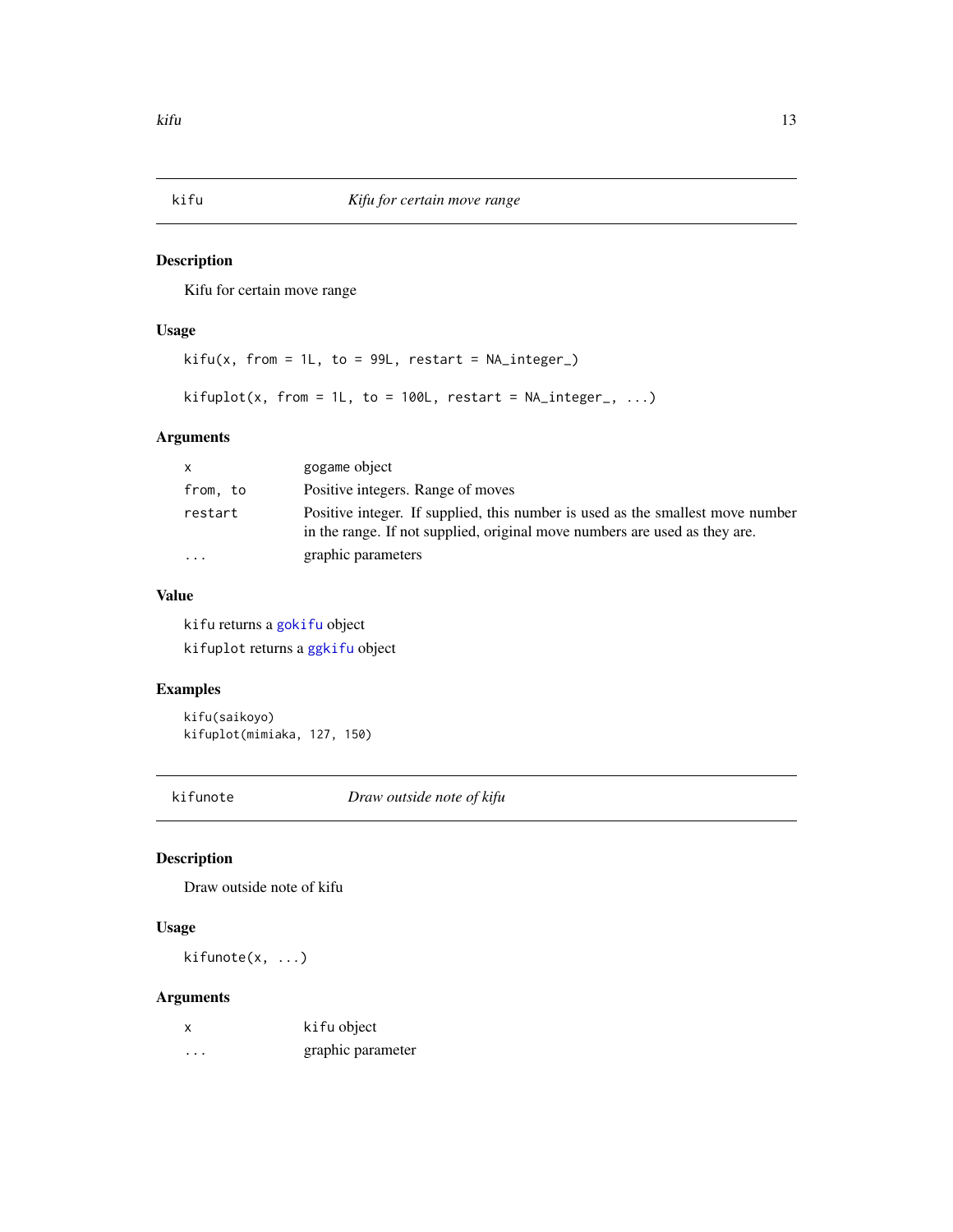<span id="page-13-0"></span>14 parse\_sgf

# Value

ggplot object

mimiaka *Mimiaka (ear-reddening) game*

# Description

Go game known as "Mimiaka (ear-redding) game", between Genan Inseki and Kuwabara Shusaku

#### Usage

mimiaka

# Format

gogame object

# Source

- Power, John. Invincible: The games of Shusaku. Kiseido Publishing Company 1982.
- <http://senseis.xmp.net/?EarReddeningMove>

<span id="page-13-1"></span>parse\_sgf *Parse text of the smart go format.*

# Description

Parse text of the smart go format.

### Usage

```
parse_sgf(sgf)
```
# Arguments

sgf scalar character of sgf text.

#### Value

[gogame](#page-5-2) object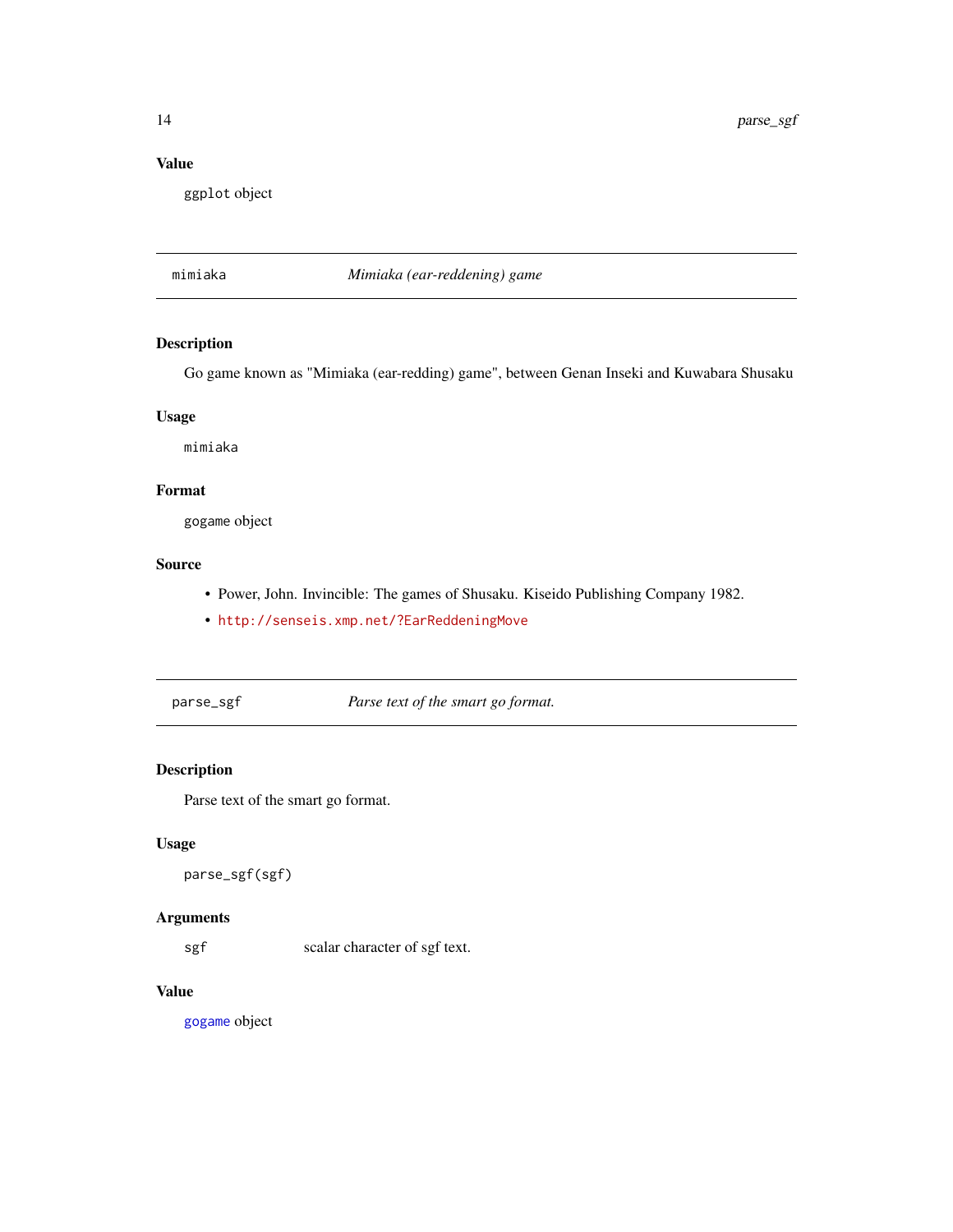<span id="page-14-0"></span>plot.gokifu *Draw kifu*

#### Description

Draw kifu

#### Usage

## S3 method for class 'gokifu' plot(x, y, ...)

#### Arguments

|          | ki fu object                                                     |
|----------|------------------------------------------------------------------|
|          | not in use (just for argument consistency with generic function) |
| $\cdots$ | graphical paramters                                              |

# Value

[ggkifu](#page-4-1) object

<span id="page-14-1"></span>plot.gostate *Draw go board state as graphic*

# Description

Draw go board state as graphic

### Usage

```
## S3 method for class 'gostate'
plot(x, y, marklast = TRUE, markpoints = FALSE, ...)
```
# Arguments

| X            | gostate object                                     |
|--------------|----------------------------------------------------|
| <sub>V</sub> | not in use                                         |
| marklast     | logical indicating if last move should be marked   |
| markpoints   | logical indicating if territories should be marked |
|              | graphic parameters                                 |

# Value

ggoban object, which inherits ggplot class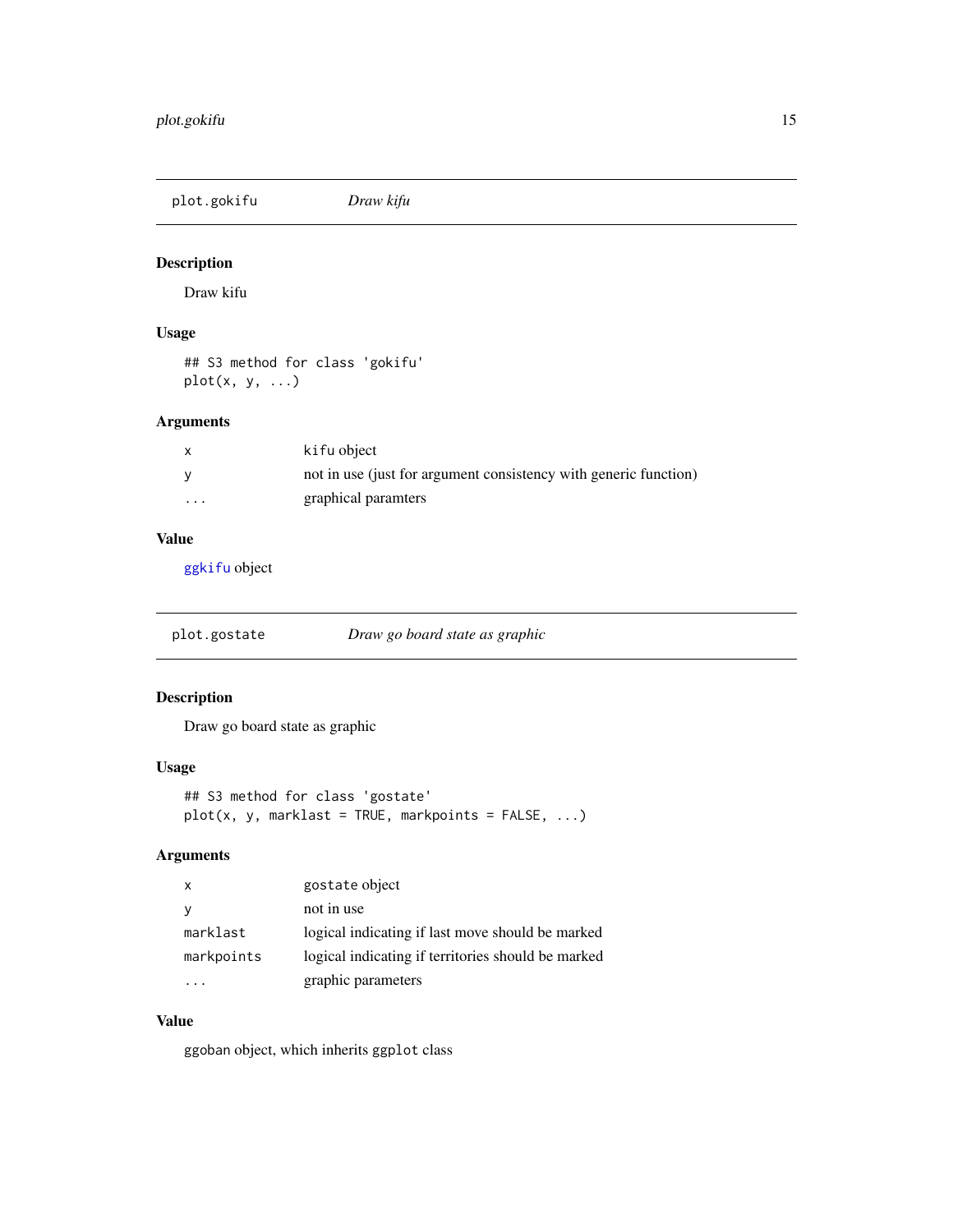# <span id="page-15-0"></span>See Also

[gogame\\_graphics](#page-7-2)

# Examples

```
stateat(saikoyo, 116) %>% plot()
```
#### prune\_sgf *Remove branches from SGF text*

#### Description

Remove branches from SGF text

### Usage

prune\_sgf(sgf, keepfirst = TRUE)

#### Arguments

| sgf       | Scalar character formatted as SGF                                         |
|-----------|---------------------------------------------------------------------------|
| keepfirst | Logical. If TRUE, keep the first branch. Otherwise, keep the last branch. |

#### Value

Scalar character of SGF text where branches are removed

<span id="page-15-1"></span>

| read_sgf | Read and parse a SGF file |  |
|----------|---------------------------|--|
|          |                           |  |

# Description

Read and parse a SGF file

# Usage

```
read_sgf(path, ...)
```
# Arguments

| path | character string of the path to a smart go format (SGF) file. Can be local or |
|------|-------------------------------------------------------------------------------|
|      | online                                                                        |
| .    | arguments passed to readLines                                                 |

#### Value

[gogame](#page-5-2) object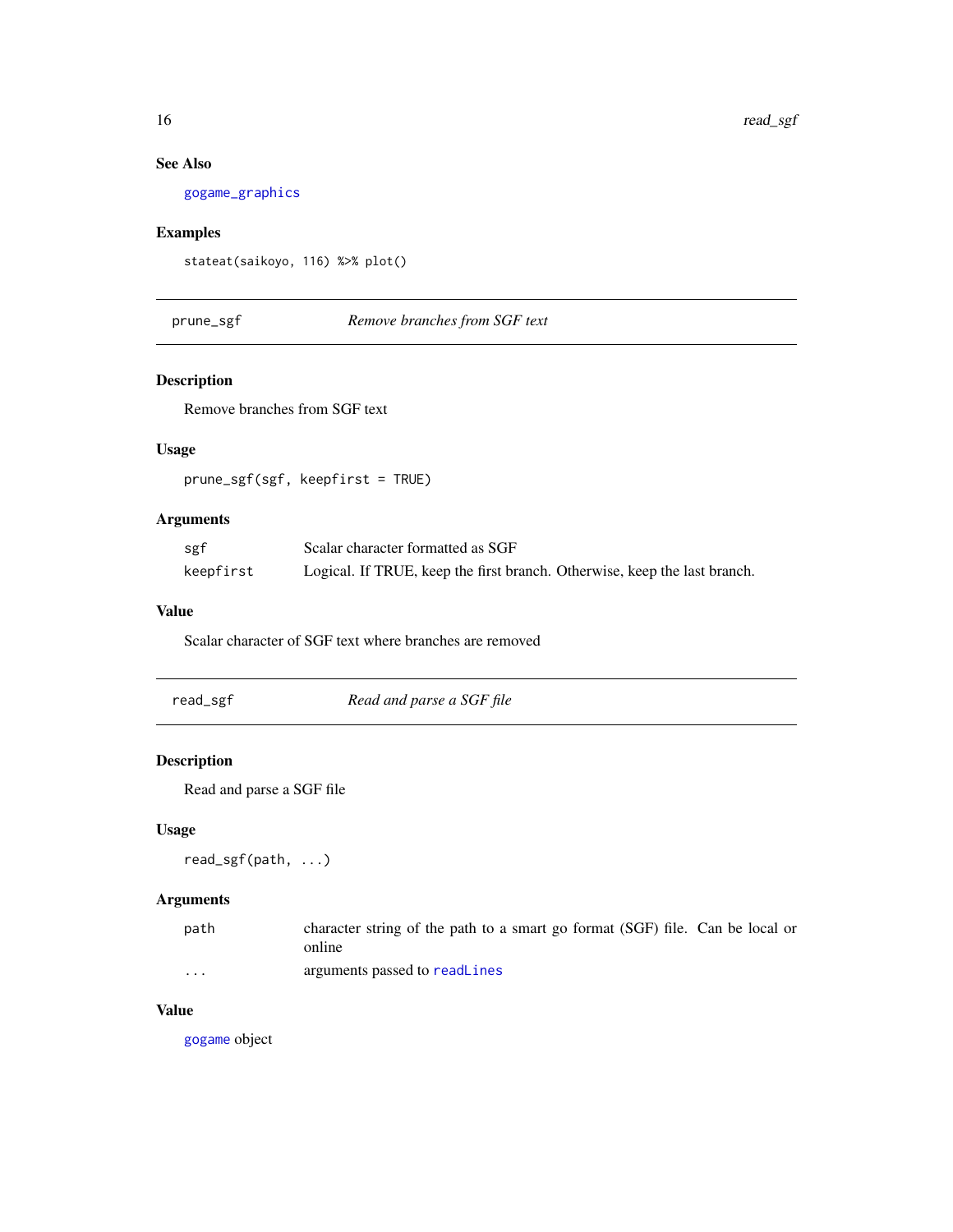<span id="page-16-0"></span>

Go game between Sai and Toya Koyo played online in the comic "Hikaru no Go"

#### Usage

saikoyo

#### Format

gogame object

#### Details

The game played between Sai and Toya Koyo on internet in the comic "Hikaru no Go", Episode 112-115. The game is originally played by Japanese professionals Yoda Notimoto and Rin Kaiho on May 1st, 1997. In the comic, Toya Koyo resigns when he realizes that the game would eventually end with his loss by 0.5 point.

#### Source

Hotta, Yumi, Obata, Takeshi, and Umezawa, Yukari. Hikaru no Go: Gojasu Characters Guide. Shueisha 2002.

set\_gamepath *Switch path of go game*

#### Description

Switch path of a go game. Paths are indexed by integers starting at one. If pathid exceeds the number of paths stored in the game, the function throws an error.

#### Usage

```
set\_gamepath(x, pathid = 1L)
```
#### Arguments

| X      | gogame object |
|--------|---------------|
| pathid | integer       |

#### Value

gogame object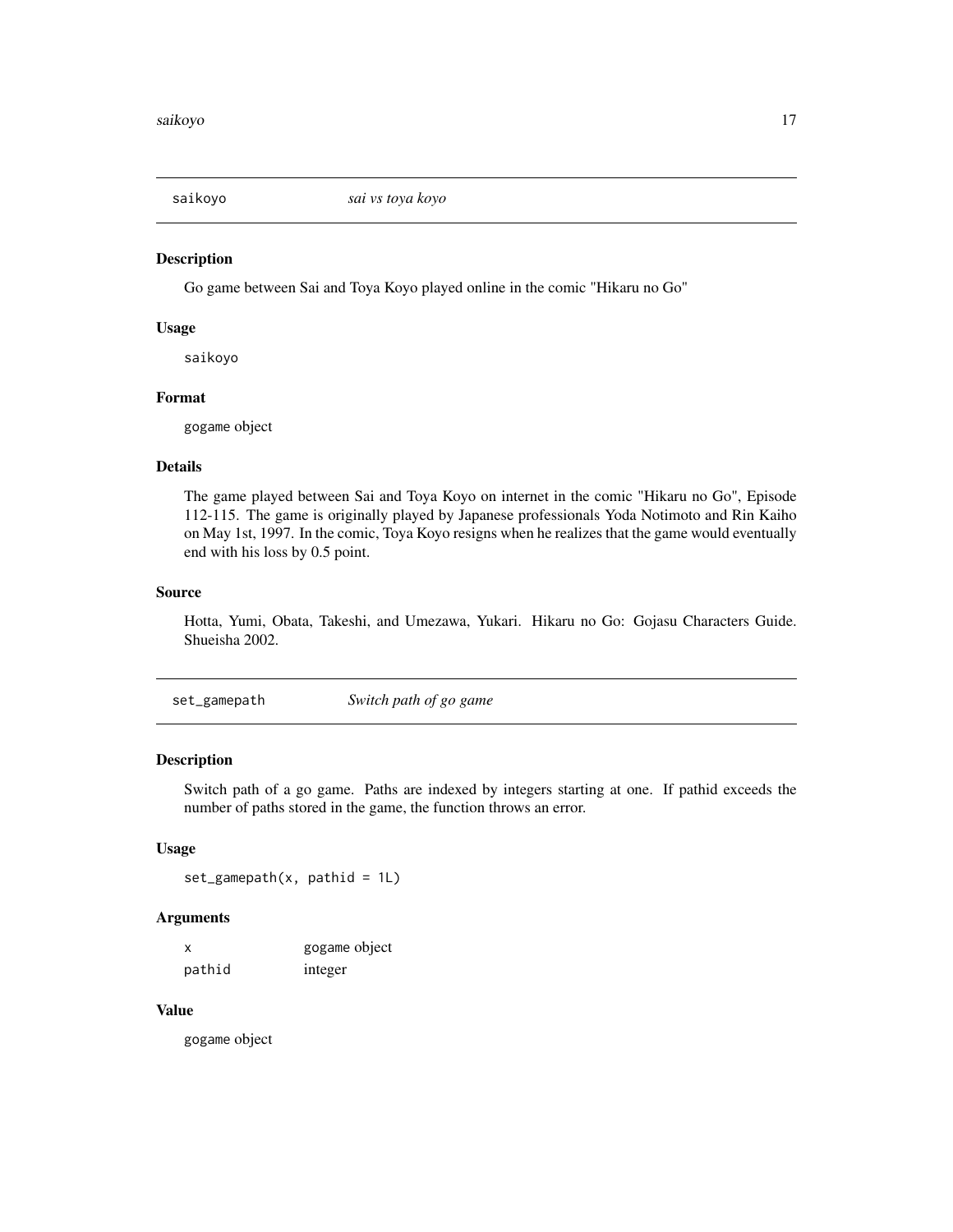<span id="page-17-0"></span>star\_position *Get location of stars*

#### Description

Get location of stars

#### Usage

star\_position(boardsize)

#### Arguments

boardsize integer of boardsize

#### Value

data.frame with variables x and y

<span id="page-17-1"></span>stateat *Go board status at a move number*

#### <span id="page-17-2"></span>Description

This function obtains the board state at the move number. The result is stored in a [gostate](#page-9-2) object.

#### Usage

stateat(x, at)

plotat(x, at, ...)

#### Arguments

|         | gogame object                    |
|---------|----------------------------------|
| at      | integer of the move number       |
| $\cdot$ | arguments passed to plot.gostate |

#### Value

stateat returns a [gostate](#page-9-2) object plotat returns a ggplot object

#### Examples

stateat(saikoyo, 116) plotat(mimiaka, 127)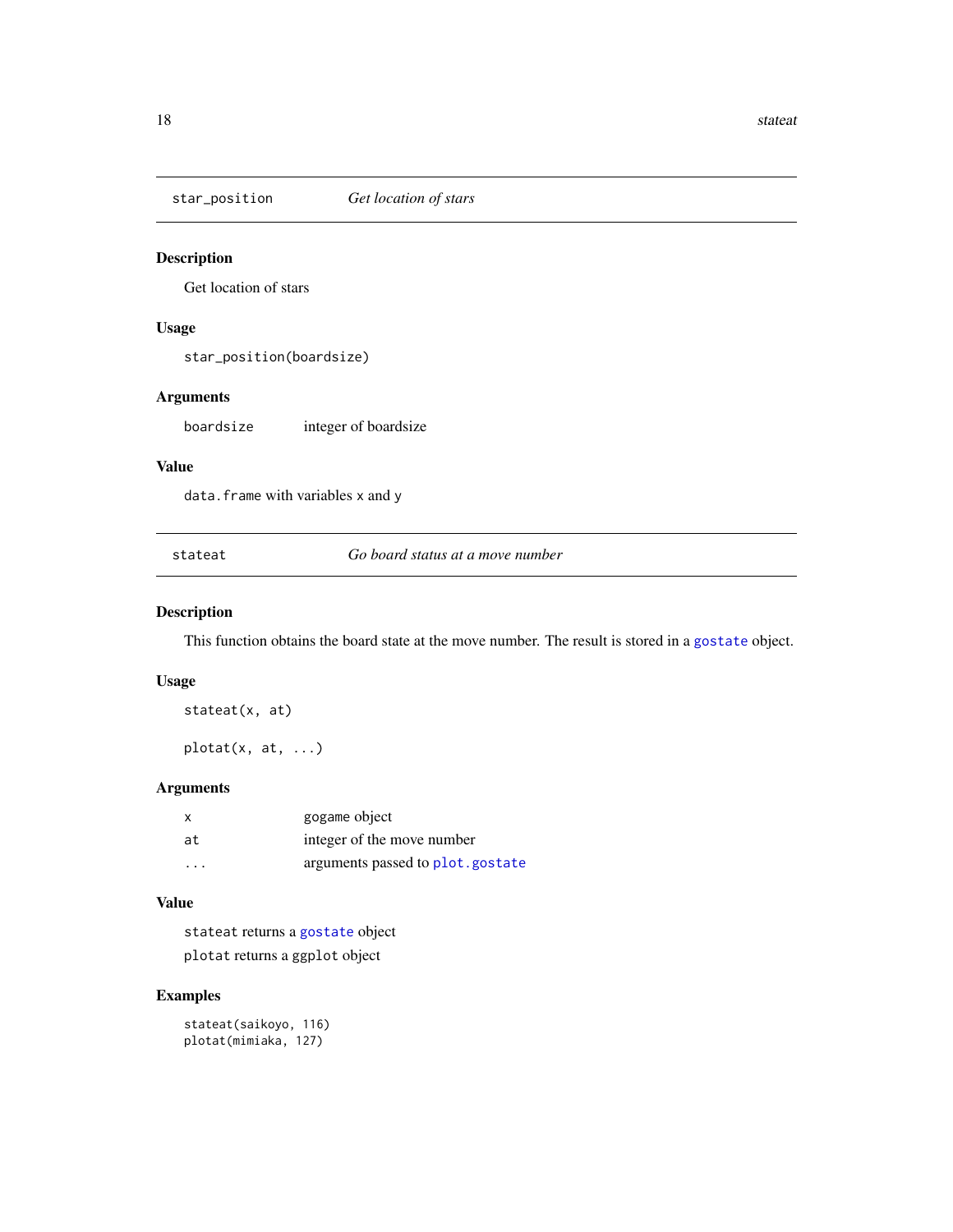<span id="page-18-0"></span>suggested\_size *Suggested size used for saving*

# Description

Suggested size used for saving

# Usage

suggested\_size(obj)

# Arguments

obj ggoban or ggkifu object

# Value

Numeric vector of size two